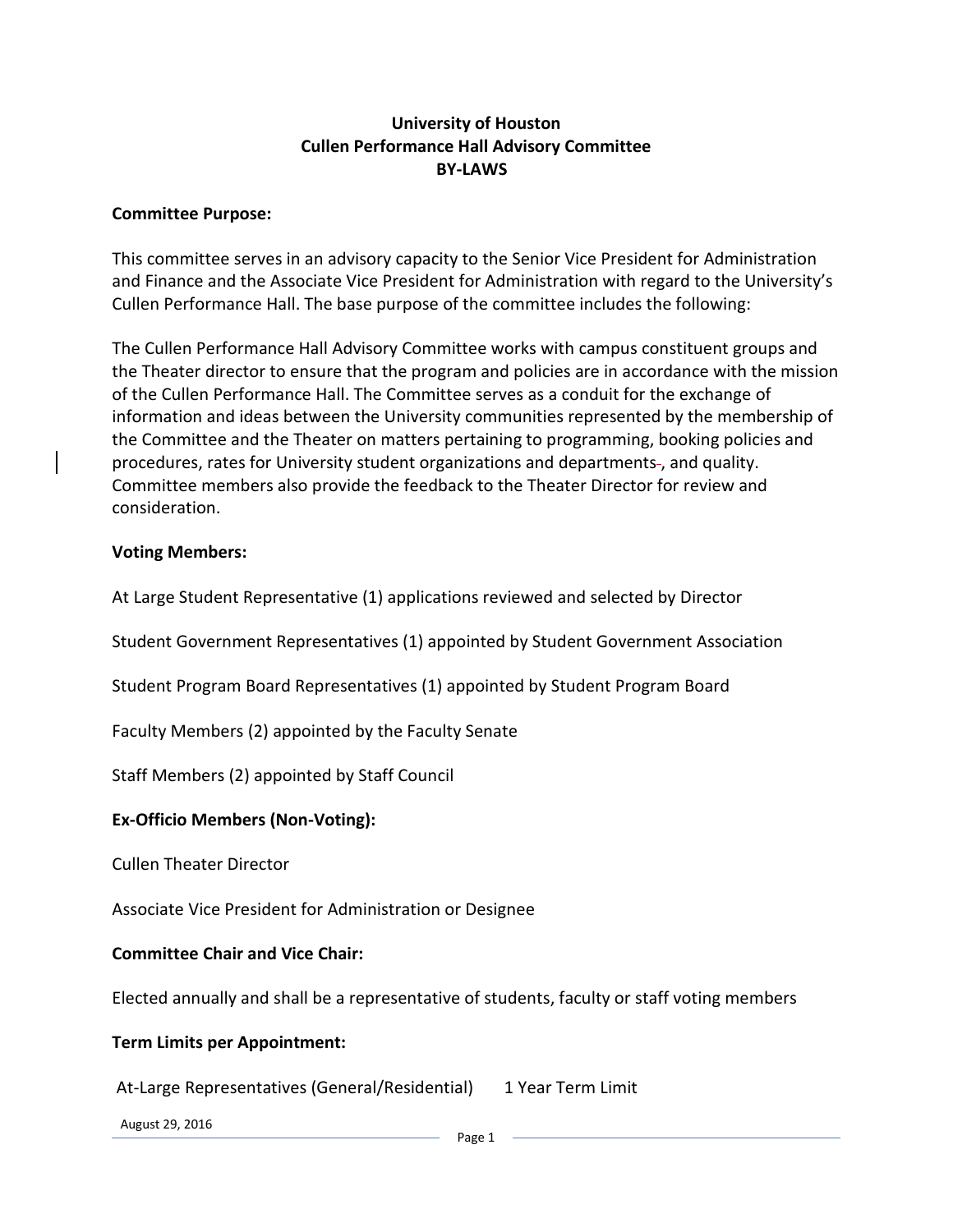| <b>Student Government Representatives</b>    | 1 Year Term Limit |
|----------------------------------------------|-------------------|
| <b>Student Program Board Representatives</b> | 1 Year Term Limit |
| Faculty                                      | 3 Year Term Limit |
| <b>Staff</b>                                 | 3 Year Term Limit |

## **Ex-Officio Appointing Authority:**

Associate Vice President, Administration

### **Administrative Support for the Committee shall be provided by:**

Cullen Theater Director

#### **Cullen Performance Hall Advisory Committee Organization:**

- 1. The Cullen Performance Hall Advisory Committee (CPHAC) shall organize itself in September, electing its Chair (one year term), and Vice Chair (one year term) from among its membership, and fix its time and place of meeting. (Last Friday of the month)
- 2. In the absence of the Chair, the Vice-Chair shall preside with the full authority of the Chair.
- 3. These By-laws may be amended by a 2/3 vote of the voting members present at any regular or special meeting of PHAC, provided that written proposed amendments are presented to CPHAC members via the Chair at least two weeks prior to the meeting. All amendments are subject to approval of the Associate Vice President for Administration.

#### **Meeting schedule:**

During the academic school year the committee shall meet on the last Friday of each month.

#### **Cullen Performance Hall Advisory Committee Pre-Meeting Procedures:**

- 1. The Committee Chair, Vice Chair, and Theater Director shall meet prior to the committee meeting to develop an agenda for the meeting at least 2 weeks in advance.
- 2. CPHAC members shall have the right to request items to be included onto the meeting agenda for the committee to review.
- 3. Submission of requests:
	- a. Recommendations, proposals, or grievances regarding the Theater shall be made on the latest CPHAC request form located at http://www.uh.edu/af/docs/PHAC/phac\_agenda.pdf.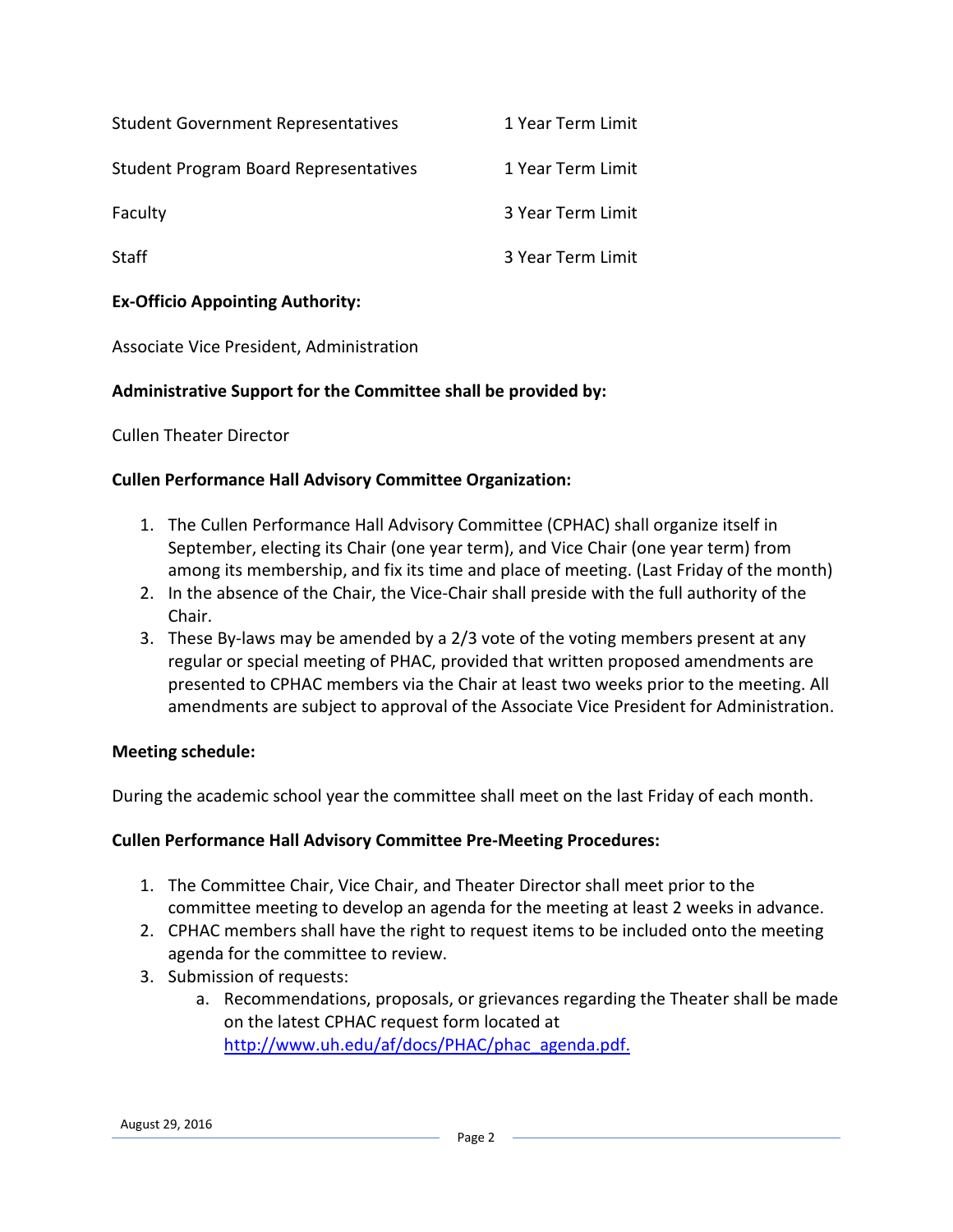- b. Requests forms are submitted via online to the Theater and will be forwarded to the Chair upon receipt. Chair and Director will review and present at the agenda preparation meeting for inclusion in the next regularly scheduled meeting.
- 4. An agenda of items to be considered at any meeting shall be sent to both voting and non-voting members of the Committee, and appropriate administrative personnel not less than five (5) days prior to the meeting.
- 5. CPHAC may receive and consider suggestions and/or recommendations from the general university public, and any agency of the University.
- 6. CPHAC may, by majority vote, make amendments to requests which do not essentially affect the substance of the request (e.g., changes in wording, cycling pattern). However, any substantial changes may be made only with the concurrence of the representative(s) and/or spokesman of the Department(s) concerned, and lacking this consent, the request will be returned to the submitting agency.

# **Cullen Performance Hall Advisory Committee Meeting Procedures:**

- 1. The Committee shall use Robert's Rules of Order, Newly Revised.
- 2. Each Committee meeting shall begin with a public forum, which will allow members of the University constituency to address the Committee.
	- a. The public forum procedures shall follow the same format as that of the public hearing procedures in these bylaws.
- 3. CPHAC shall be privileged to establish such ad hoc subcommittees as shall be deemed advisable.
- 4. CPHAC shall make a written report of actions taken on any item.

## **Public Hearing Procedures:**

By a majority vote of the Committee members. CPHAC may hold a public hearing for which the general public will be afforded the opportunity to address the Committee; the following represents the procedures for public hearings.

- 1. A sign-up sheet shall be provided one-half hour prior to the hearing.
- 2. Speakers will be called in order from the sign-up sheet, provided that only those persons who have not yet addressed the Committee on the issues subject to hearing shall be called.
- 3. The CPHAC Chair may permit a presentation by the administration prior to calling on members of the public.
- 4. Unless the Committee waives its rules by a two-thirds vote, only University constituents (students, faculty, staff, and administrators) may address the Committee.
- 5. After each person on the sign-up sheet has spoken, the CPHAC Chair shall call on other persons who have not yet spoken who wish to address the Committee.
- 6. Each speaker shall limit his/her comments to items on the notice of the meeting.
- 7. All speakers shall be confined to three minutes each, except that persons providing the Committee with a group's duly authorized position on an issue may speak for up to five minutes.

August 29, 2016